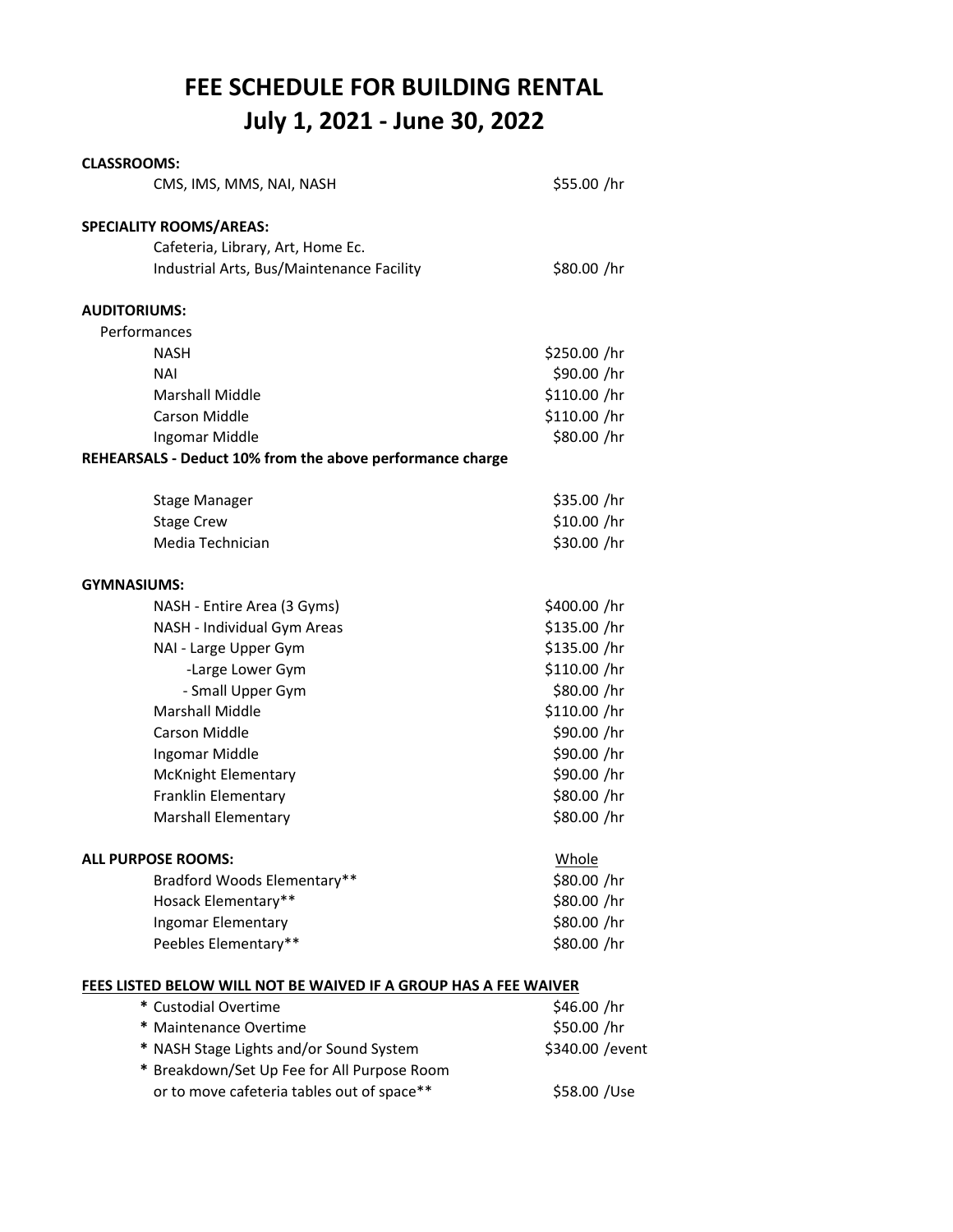| <b>SWIMMING POOL</b>                                  |              |
|-------------------------------------------------------|--------------|
| Pool                                                  | \$175.00 /hr |
| Supervisor                                            | \$20.00 /hr  |
| Guards                                                | \$15.00 /hr  |
| <b>NEWMAN STADIUM:</b>                                |              |
| Day or Night Rental                                   | \$360.00 /hr |
| <b>BAIERL CENTER OF EXCELLENCE:</b>                   |              |
| Meeting/Activity Rooms                                |              |
| Indoor Activity Room                                  | \$170.00 /hr |
| <b>Tristate Room</b>                                  | \$50.00 /hr  |
| Ponce Room (Half)                                     | \$75.00 /hr  |
| Ponce Room (Full)                                     | \$140.00 /hr |
| Ponce Room (Full)/Tristate Room                       | \$175.00 /hr |
| <b>Fitness Center</b>                                 |              |
| Individual Membership (Resident Only)                 | \$150.00 /yr |
| Family Membership (Resident Family)                   | \$250.00 /yr |
| NA Employee's Individual Membership                   | \$75.00 /yr  |
| Resident Student College Summer Membership            | \$60.00 /yr  |
| <b>NASD Students</b>                                  | No Charge    |
| Resident Senior Citizens (62 yrs & Older w/Gold Card) | No Charge    |